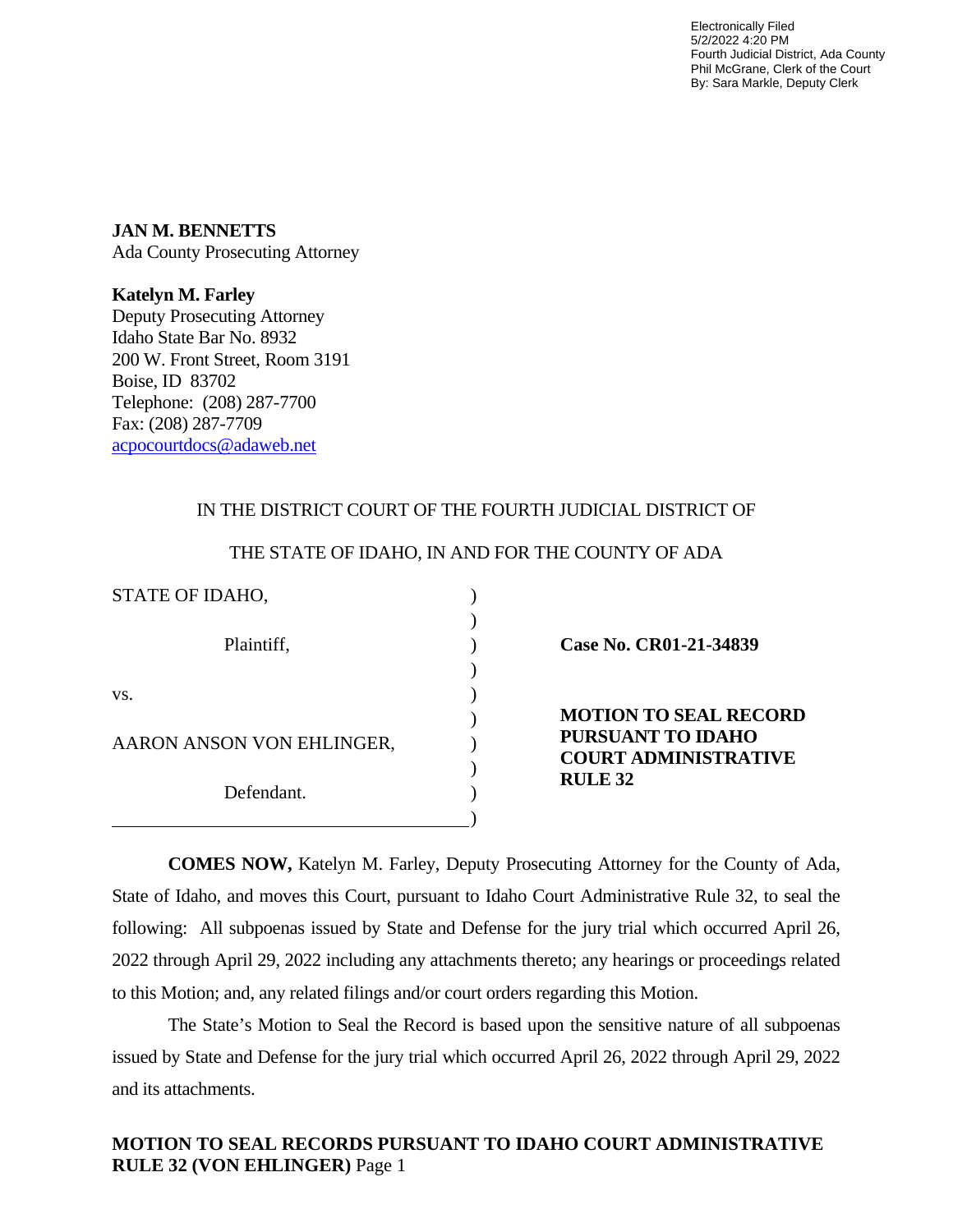Idaho Court Administrative Rule 32 governs the release, exemption from release and limitations upon release of judicial records. Specifically, I.C.A.R. 32 exempts certain records from public disclosure. Records of the type the State is requesting be sealed are specifically among those records that are exempt from public disclosure. *See* I.C.A.R. 32(i).

Idaho Administrative Court Rule 32(i) outlines the procedure for sealing court records:

In ruling on whether specific records should be disclosed, redacted or sealed by order of the court, the court shall determine and make a finding of fact as to whether the interest in privacy or public disclosure predominates. If the court redacts or seals records to protect predominating privacy interests, it must fashion the least restrictive exception from disclosure consistent with privacy interests. Before a court may enter an order redacting or sealing records, it must also make one or more of the following determinations in writing:

- (1) That the documents or materials contain highly intimate facts or statements, the publication of which would be highly objectionable to a reasonable person, or
- (2) That the documents or materials contain facts or statements that the court finds might be libelous, or
- (3) That the documents or materials contain facts or statements, the dissemination or publication of which would reasonably result in economic or financial loss or harm to a person having an interest in the documents or materials, or compromise the security of personnel, records or public property of or used by the judicial department, or
- (4) That the documents or materials contact facts or statements that might threaten or endanger the life or safety of individuals, or
- (5) That it is necessary to temporarily seal or redact the documents or materials to preserve the right to a fair trial.

#### I.C.A.R. 32(i).

Given the confidential nature of the information in the State's Motion and the attached documents and media, the State asks this Court to make the factual findings as follows:

> (1) The interests in privacy are predominant over the public's interest in disclosure.

### **MOTION TO SEAL RECORDS PURSUANT TO IDAHO COURT ADMINISTRATIVE RULE 32 (VON EHLINGER)** Page 2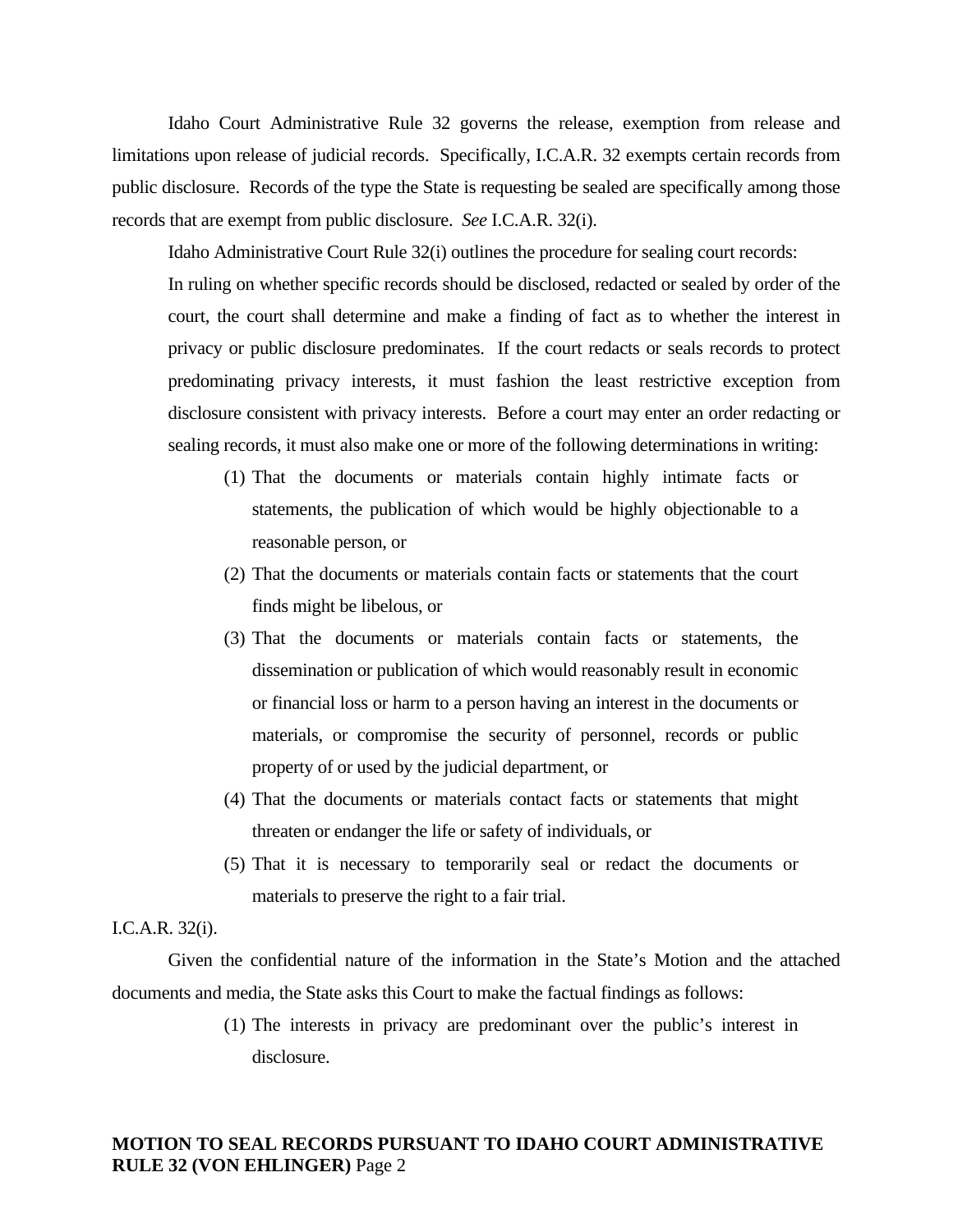- (2) Sealing the documents and proceedings outlined above is the least restrictive measure consistent with the privacy interests at issue and with preserving the integrity of the criminal case.
- (3) That the documents or materials contain highly intimate facts or statements, the publication of which would be highly objectionable to a reasonable person.
- (4) That the documents or materials contain facts or statements that the court finds might be libelous.
- (5) That the documents or materials contain facts or statements, the dissemination or publication of which would reasonably result in economic or financial loss or harm to a person having an interest in the documents or materials, or compromise the security of personnel, records or public property of or used by the judicial department.

Accordingly, the filings in this matter as well as related hearings and related documents are confidential, should remain confidential and are exempt from public disclosure. The State respectfully requests this Court to order that the following be sealed: All subpoenas issued by State and Defense for the jury trial which occurred April 26, 2022 through April 29, 2022 including any attachments thereto; any hearings or proceedings related to this Motion; and, any related filings and/or court orders regarding this Motion.

**DATED** \_\_\_\_\_\_\_\_\_\_\_\_\_\_\_\_\_\_\_\_.

**JAN M. BENNETTS** Ada County Prosecuting Attorney

Hatelepfarley

By: Katelyn M. Farley Deputy Prosecuting Attorney